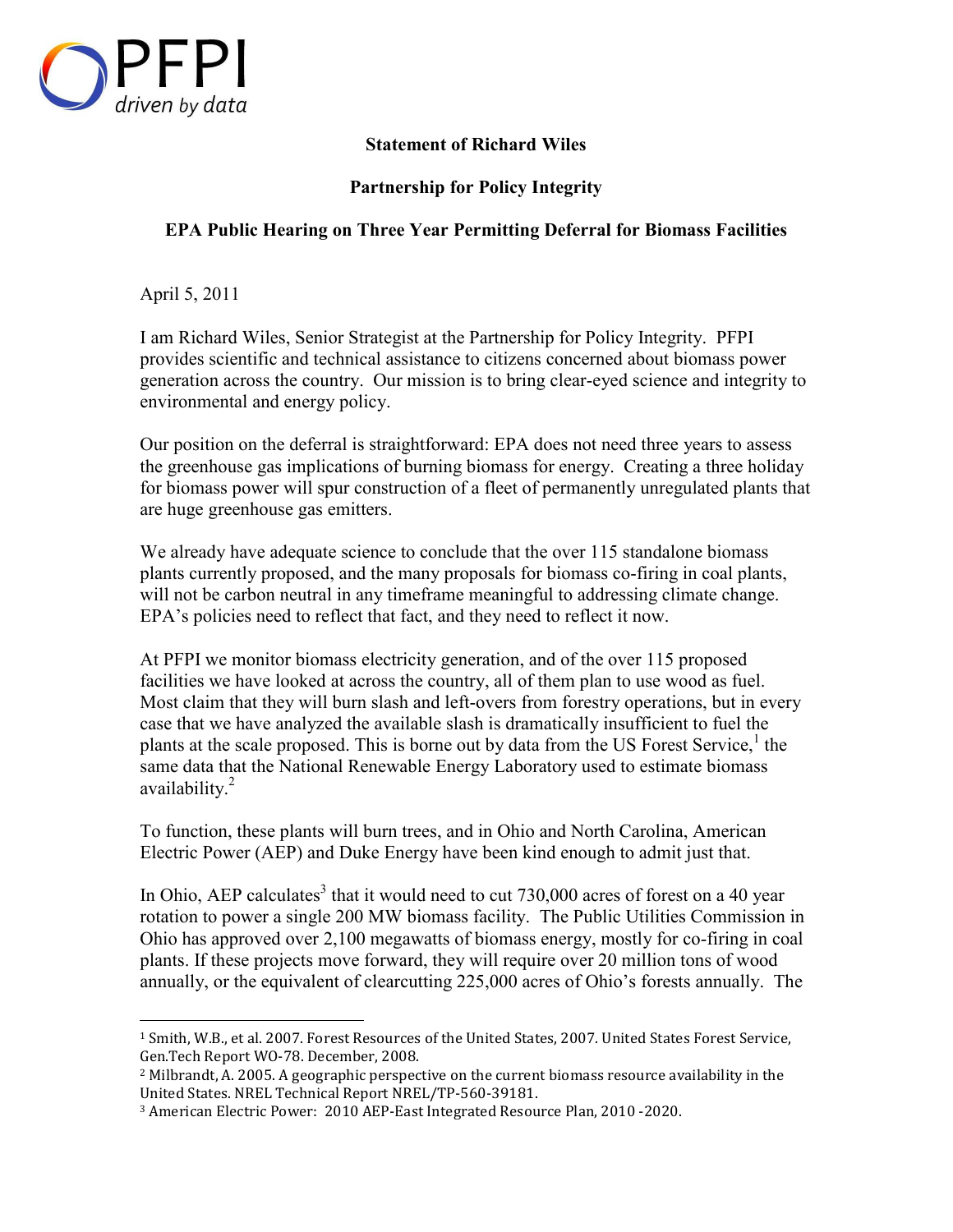2,100 MW of biomass power approved in Ohio represents about 6 percent of the in-state electrical generating capacity.<sup>4</sup>

At this scale of implementation, biomass electricity generation means burning whole trees. There is no other source of fuel that is even remotely available at the quantities required. Nobody is proposing to grow it, nobody is proposing to use it.

That was the case in Massachusetts where opposition to three proposed biomass, tree burning power plants led to the Manomet Study.

The conclusions of this multi-stakeholder review are clear and unambiguous, and directly relevant to the agency's charge: Burning trees is not carbon neutral in any relevant sense of the term, meaning any timeframe relevant to the overall goal of reducing carbon emissions to help moderate climate change. In fact, burning trees dramatically increases carbon emissions above those from fossil fuels.

In Massachusetts it would take 40 years of regrowth for net carbon emissions from biomass to achieve parity with emissions from burning coal for those same 40 years. It would take more than a century to achieve parity with natural gas. True carbon neutrality, where the carbon from burned trees that was pumped into the atmosphere has actually been recaptured in forest regrowth, will take longer still.

The science and modeling approach that underlie the Manomet study have not been effectively challenged by industry scientists, except those who ignore the critical role played by forests in ongoing carbon sequestration.

The problem is not hard to demonstrate.

Imagine a 50,000 acre forest. Prior to cutting we would have 50 thousand acres of mature, growing trees all pulling carbon out of the atmosphere. Every year we cut and move 1,000 acres worth of tree carbon into the atmosphere. At year 20, we would have cut and injected 20 thousand acres worth of tree carbon into the air. We would then have just 30 thousand acres of mature trees pulling carbon out of the atmosphere, and 20 thousand acres of saplings representing just a fraction of the carbon that was being captured by and stored in the mature trees on this acreage before they were cut.

This is clearly not a carbon neutral situation. This would continue through year 50 when the entire forest would have been cut, its carbon injected into the atmosphere, and its carbon replaced with trees in various stages of maturity.

This is not a difficult concept to understand. But it can be made more confusing than it needs to be, and the industry is masterful at this, as was played out recently in Washington State. The notion advanced by the State Department of Natural Resources was that we need to look at the trees that were *not* cut for biomass burning across the

<sup>-</sup>4 Energy Information Administration, State Historical Tables for 2009: Existing capacity.